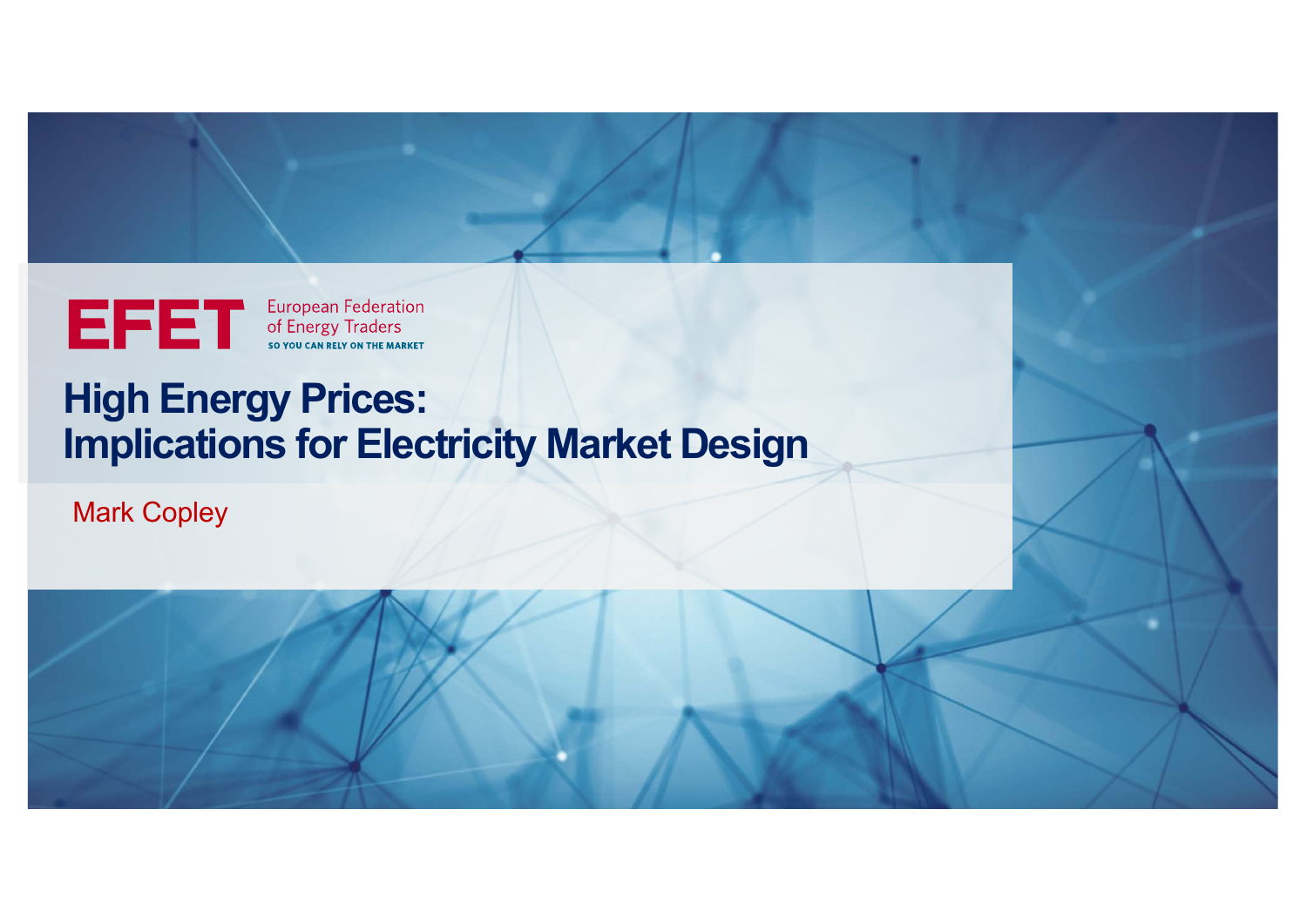#### In summary



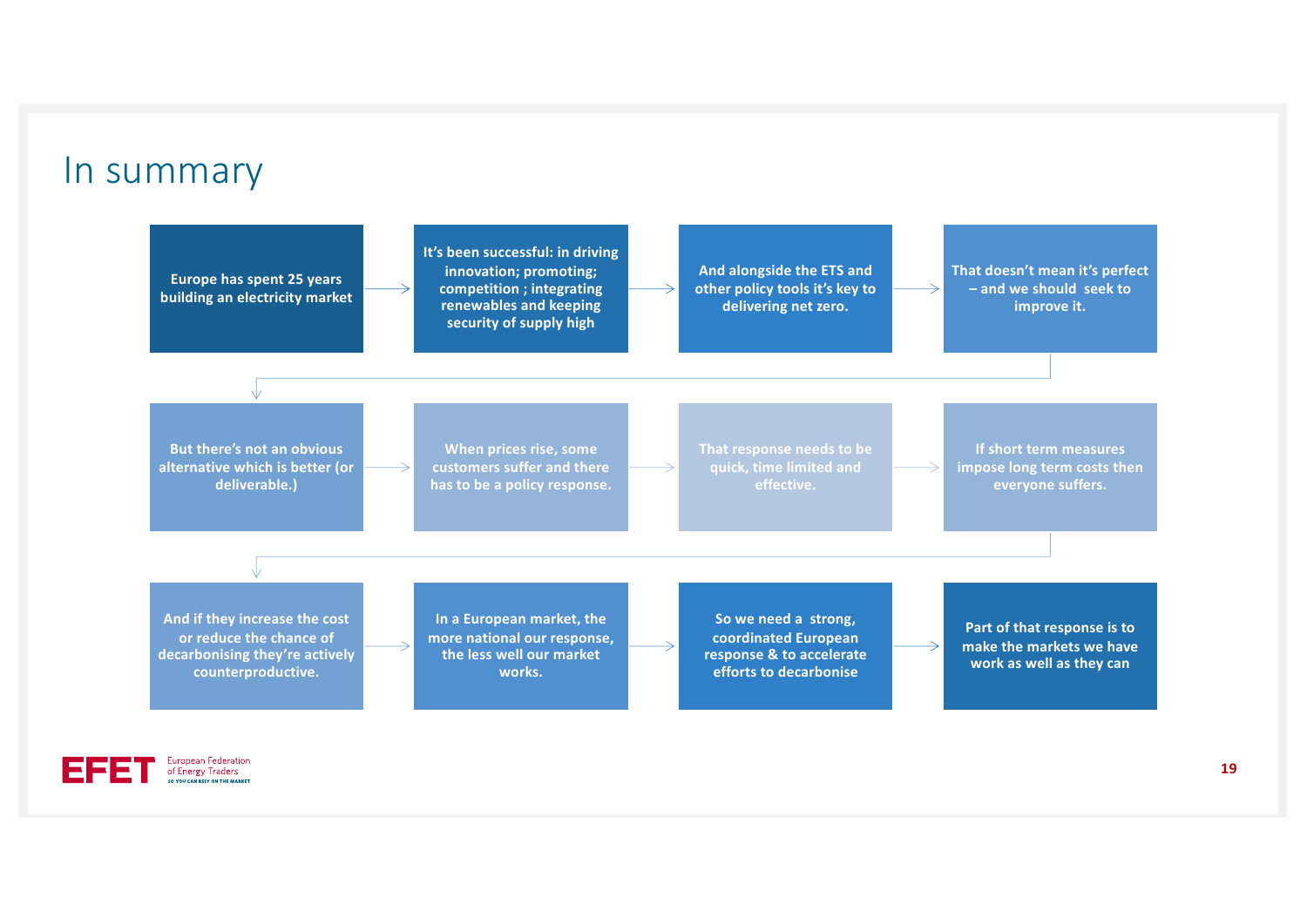## So where should we be focussing?



![](_page_2_Picture_2.jpeg)

**20**